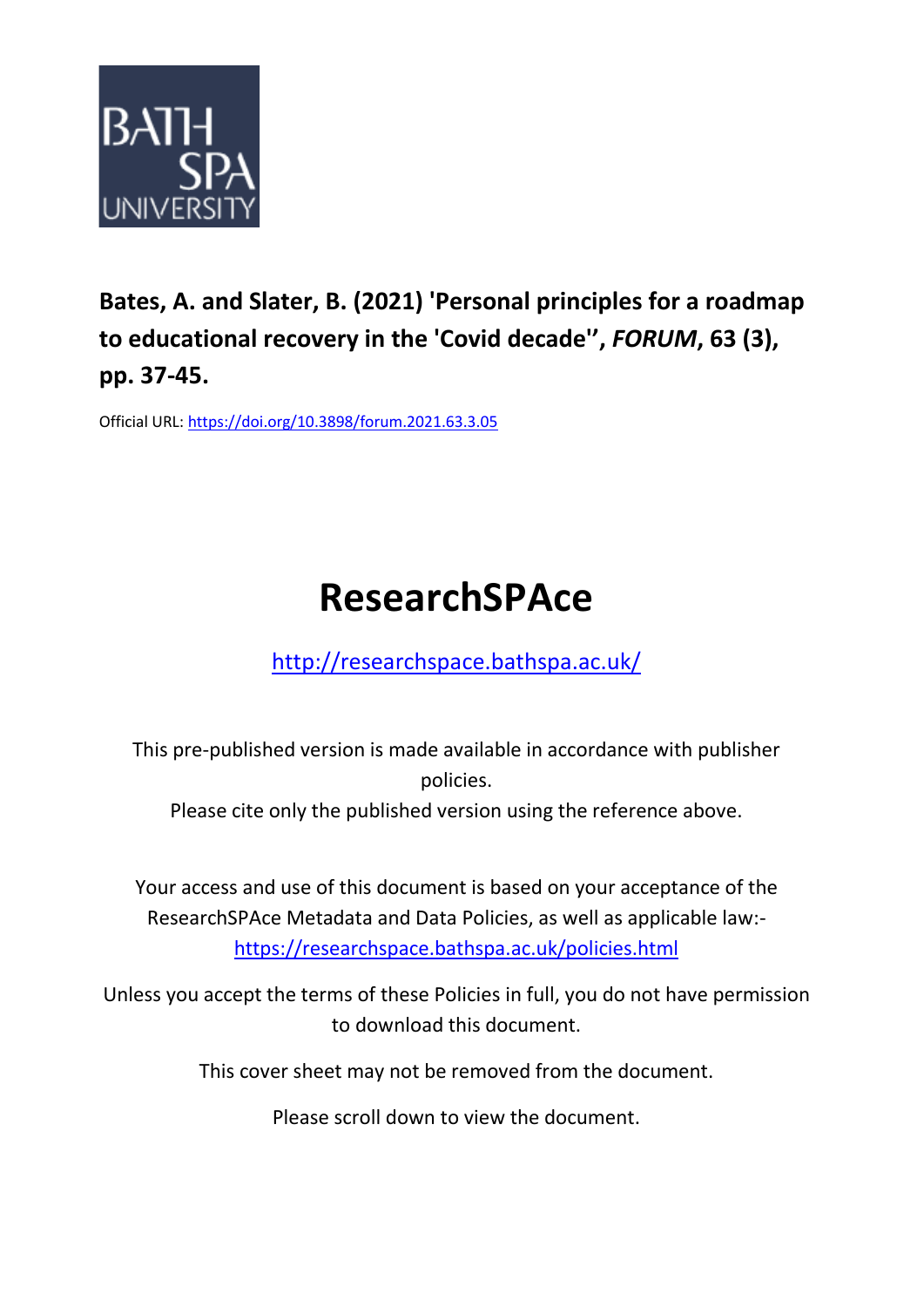### **Personal principles for a roadmap to educational recovery in the 'Covid decade'**

#### **Agnieszka Bates and Bryan Slater**

#### ABSTRACT

The Government's roadmap to recovery from the educational deficit caused by Covid-19 appears to pivot, primarily, on 'catch-up' plans and 'discipline hubs'. Despite continuous teaching online and in Covid-restricted classroom formats, teachers have been urged to act like 'absolute heroes' and abide by their 'moral duty' to keep schools open. However, neither appeals to 'heroic' duty nor Nolan's *Seven Principles of Public Life*, are likely to provide the conceptual underpinning required of a roadmap to meet the complex challenges of children's new learning needs or enhance their wellbeing. This article offers an alternative approach to educational principles for navigating the unchartered territory of the 'Covid decade' now unfolding.

#### **Introduction**

A typical school year for teachers could be summarized as a cycle consisting of long stretches of standard teaching activities punctuated by high points of professional accomplishment and low points of pressure and exhaustion. From the students' perspective, the school year is structured by classroom learning interspersed with exams, school trips, birthdays and other memorable events, with a deep need for continuity, security and belonging. The serious disruption of these usual rhythms of the school year by the impact of Covid-19 has forced us to pause and reflect on educational principles that could underpin the roadmap to recovery. As we write, England is emerging from Covid-19 lockdowns and plans have been drawn up for a government 'education recovery package' focused on academic 'catch up' and the restoration of 'discipline and order' apparently lost due to school closures (gov.uk, 2021a; 2021b). Since the first lockdown in March 2020, teachers have been called upon several times to act as 'absolute heroes' and 'put the interests of all our children first' (Williamson, 2020) by 'getting more children back into classrooms' (Woodcock, 2020).

However, as the pandemic developed, it became clear that 'putting the interests of children first' represents an oversimplification of a complex situation that goes beyond the 'moral duty' (Johnson, 2020) of getting children back into classrooms. For example, the essential nature of the pandemic is that it arises in waves and is projected to be with us for years to come. This has profound implications for the long-term safety of the children, teachers, families and the local community in which they live. Similarly, notions of academic 'catch up'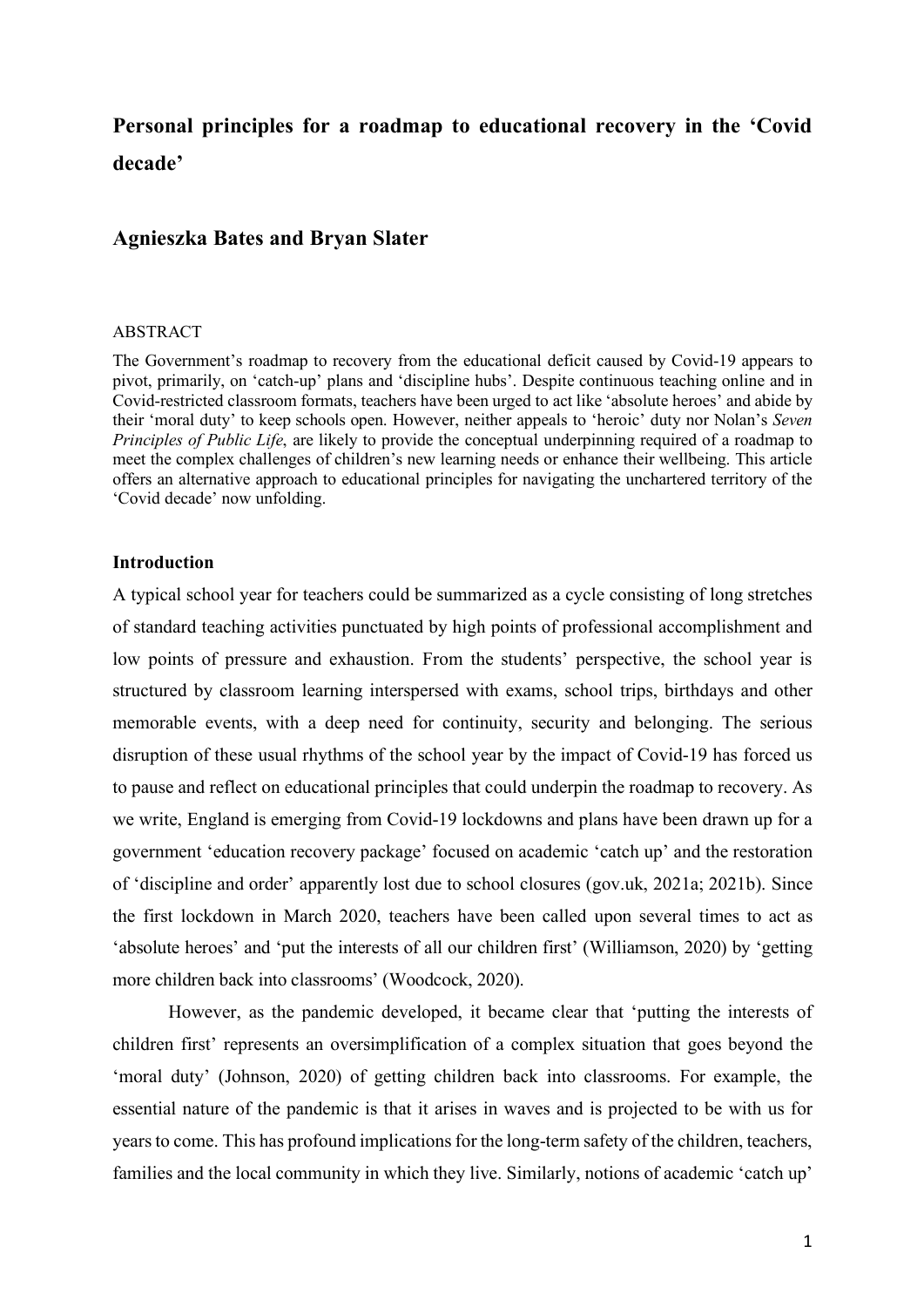on 'the basics' in order to improve 'children's life chances' (Williamson, 2020) also seem simplistic and inadequate. They ignore the complexity of children's lives turned upside down and the deepening of chronic educational and societal problems. For example, a gradual decline in mental health amongst children and young people was accelerated due to Covid-related anxiety, bereavement and isolation, with record numbers of children seeking NHS help with depression, eating disorders or mental health crisis (Royal College of Psychiatrists, 2021). The 2020-21 financial year witnessed a 27% increase in incidents of children dying or being seriously harmed as a result of lockdown-related rise in domestic abuse (gov.uk, 2021c). Due to financial insecurity and job losses, record numbers of children now live in poverty: a month after the first lockdown, four in ten households using food banks were families with children (Trussell Trust, 2020). Between January 2020 and January 2021, an extra 300,000 pupils became eligible for free school meals (FSM), with the total eligible for FSM in England now at 1.74 million or one in five school children (gov.uk, 2021d). Physical isolation from friends, increased screen time, locked-up leisure centres and cordoned-off playgrounds contributed to a marked drop in children's physical fitness (Ofsted, 2020). The predicted long-term impacts of the pandemic pertaining to widening structural, geographic and health inequalities, pressure on revenue streams across the economy, rising unemployment and low levels of public trust have combined with greater awareness of the importance of local communities and mental health to mark the 2020s as the 'Covid decade' (British Academy, 2021).

In this wider context, improving children's life chances goes beyond academic 'catch up' and 'essential' skills that schools are now expected to deliver. The rhetoric of 'heroic' duty does little to address the mounting pressures on teachers already suffering from pandemicrelated disruption, excessive workloads and policy U-turns. Despite appeals to 'moral duty', a recent poll by the National Education Union revealed an education workforce not only exhausted but also demoralised by the lack of respect on the part of government and media (Adams, 2021). The existing frameworks aimed at helping schools to 'navigate' the educational 'moral maze' (ELC, 2019) may be insufficient in addressing complex problems that we may encounter on the road to educational recovery. The two main frameworks in question include the *Seven Principles of Public Life* (also referred to as the *Nolan Principles*, gov.uk, 1995) and a *Framework for Ethical Leadership in Education* authored by the Ethical Leadership Commission (ELC, 2019). The next section examines their prescriptive nature and highlights the need for an alternative approach that would encourage reflection on some fundamental questions about what we do as educators, instead of giving us pre-prepared answers.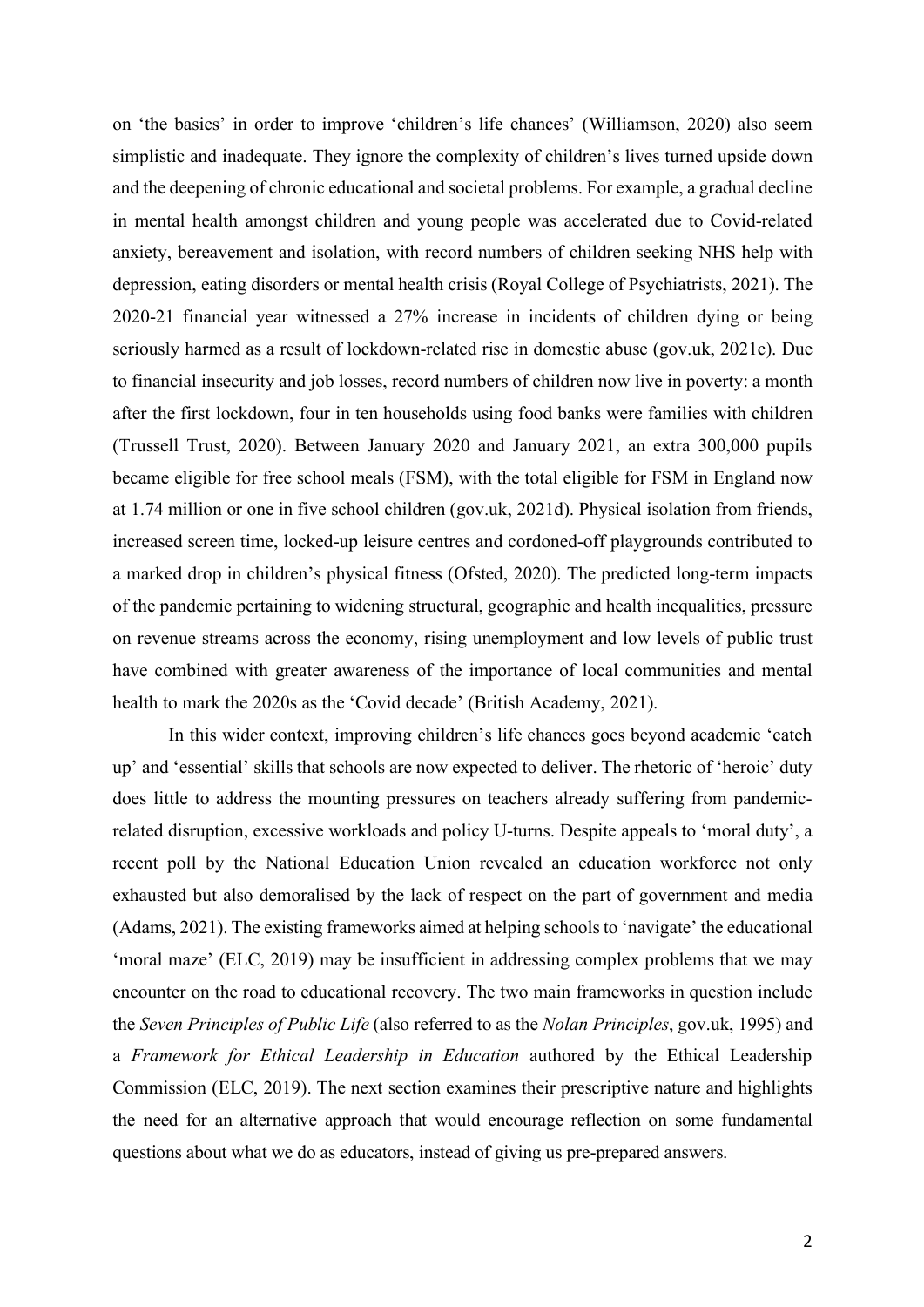#### **The** *Seven Principles of Public Life* **for 'navigating' the 'moral maze'**

The *Seven Principles of Public Life* were introduced in 1995 to apply to all those who work as public-office holders and are, therefore, 'servants of the public and stewards of public resources' (gov.uk, 1995). In 2019, the Ethical Leadership Commission (ELC) embedded these principles in a *Framework for Ethical Leadership in Education* developed to guide the behaviour and professional development of teachers and school leaders.

The *Seven Principles of Public Life* include: *selflessness*; *integrity*; *objectivity*; *accountability*; *openness*; *honesty* and *leadership*, which are framed as follows:

the principle of *selflessness* means that holders of public office 'should act solely in terms of the public interest'

*integrity* entails that holders of public office refrain from acting or taking decisions 'in order to gain financial or other material benefits for themselves, their family, or their friends'

*objectivity* is based on acting and taking decisions 'impartially, fairly and on merit, using the best evidence and without discrimination or bias'

*accountability* entails that holders of public office 'must submit themselves to the scrutiny' over their decisions and actions

*openness* is predicated on acting and taking decisions in an open and transparent manner

*honesty* pertains to holders of public office being truthful

*leadership* means exhibiting all these principles in their own behaviour, actively promoting the principles and being 'willing to challenge poor behaviour wherever it occurs' (gov.uk, 1995)

However important these principles are, they have been framed as generalised 'prescriptions'. As such, they offer limited support to educators working under conditions of uncertainty and conflicting viewpoints. For example, consider the principle of *objectivity* as applied to a headteacher's decision to move all teaching online following a sharp rise in Covid infections in the community in the run-up to Christmas. This decision is likely to have been made with public interest in mind (i.e. *selflessly*) and justified in terms of an *honest* goal of ensuring that pupils will not need to self-isolate on Christmas Day. However, headteachers who planned to switch to remote learning in the run up to Christmas 2020 were threatened with legal action by ministers who expected schools to remain open (Ferguson, 2020).

Or consider the launch of 'behaviour hubs' which exercise *leadership* in restoring 'order' in schools and advising teachers to 'sweat the small stuff', i.e. focus on the minutiae of discipline such as pupils forgetting equipment or not paying attention in lessons. This approach arises from an *objective* claim that poor behaviour 'holds pupils back' (gov.uk, 2021e). But is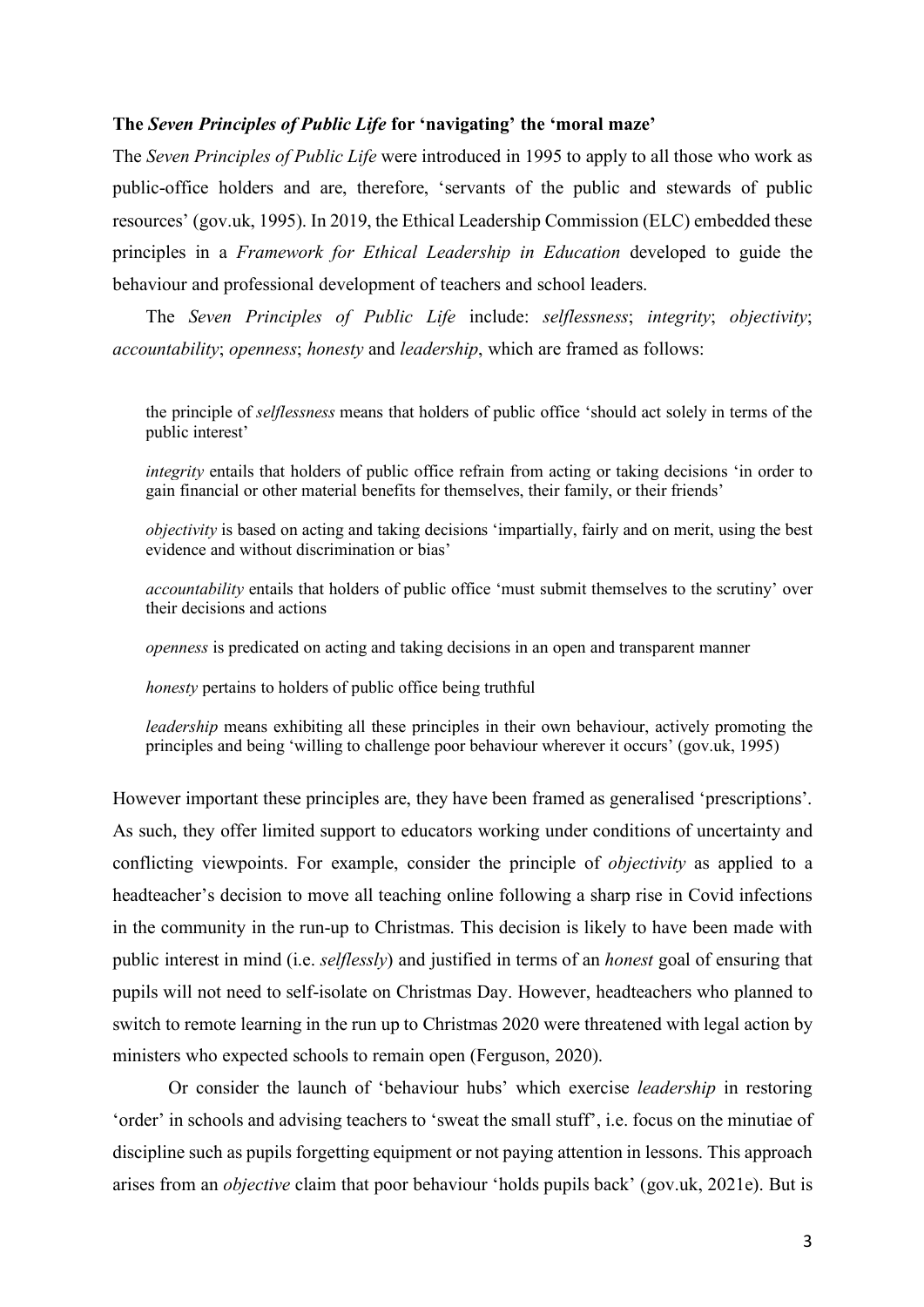'sweating the small stuff' justifiable when a child forgets equipment or does not pay attention in lessons because of serious, anxiety-provoking events at home? Principles framed as universal prescriptions regardless of circumstances, do not sufficiently account for the specific, concrete situations that affect the ethics of everyday decision-making. They also obscure the 'politics' of decision-making, particularly when opposing viewpoints clash. What ministers referred to as 'heroic' duty entailed everyday logistical challenges such as delivering teaching packs to children with no internet access at home and managing the school's test and trace, as well as teaching face-to-face without the protection of a Covid vaccine.

In addition to the *Nolan Principles*, the *Framework for Ethical Leadership in Education* incorporates Aristotelian virtues as a basis of training in 'ethical awareness' and creating an ethical climate in schools. The aim here is to ensure that values and virtues are 'embedded' in everyday practice and a school can claim: 'We think about ethical behaviour carefully here' (ELC, 2019, p. 14). The *Framework for Ethical Leadership* poses questions for teachers and leaders to assist them in ethical decision-making, such as:

What should I do? What is the right action? (p.18)

How well am I doing as a trusted educator? (p. 14)

What kind of role models are we to the children in our care? (p. 12)

Aside from leading questions such as 'How well am I doing as a trusted educator?' (which assumes that 'I am doing well' and 'I am trusted' in the first place), the *Framework for Ethical Leadership* lapses into normative statements, for example that: 'all teachers should be: positive, responsible, conscientious, intellectually curious' (p. 31) and that educational leaders 'should be dispassionate, exercising judgement and analysis for the good of children and young people' (p. 10). Two key problems with these statements are, first, that they take 'the good' of children to be something already defined and uncontested and, second, that they do not encourage engagement with the reasons why 'all' teachers should be positive or why they should act as 'absolute heroes' when caution might be a safer stance to take. The emerging 'Covid decade' is highlighting the importance of local communities (British Academy, 2021) and, consequently, we need to probe deeper into how we can effectively begin to manage collective wellbeing in a long-term crisis. The next section outlines an alternative, more nuanced approach to educational principles which has been developed through our work with teachers and school leaders.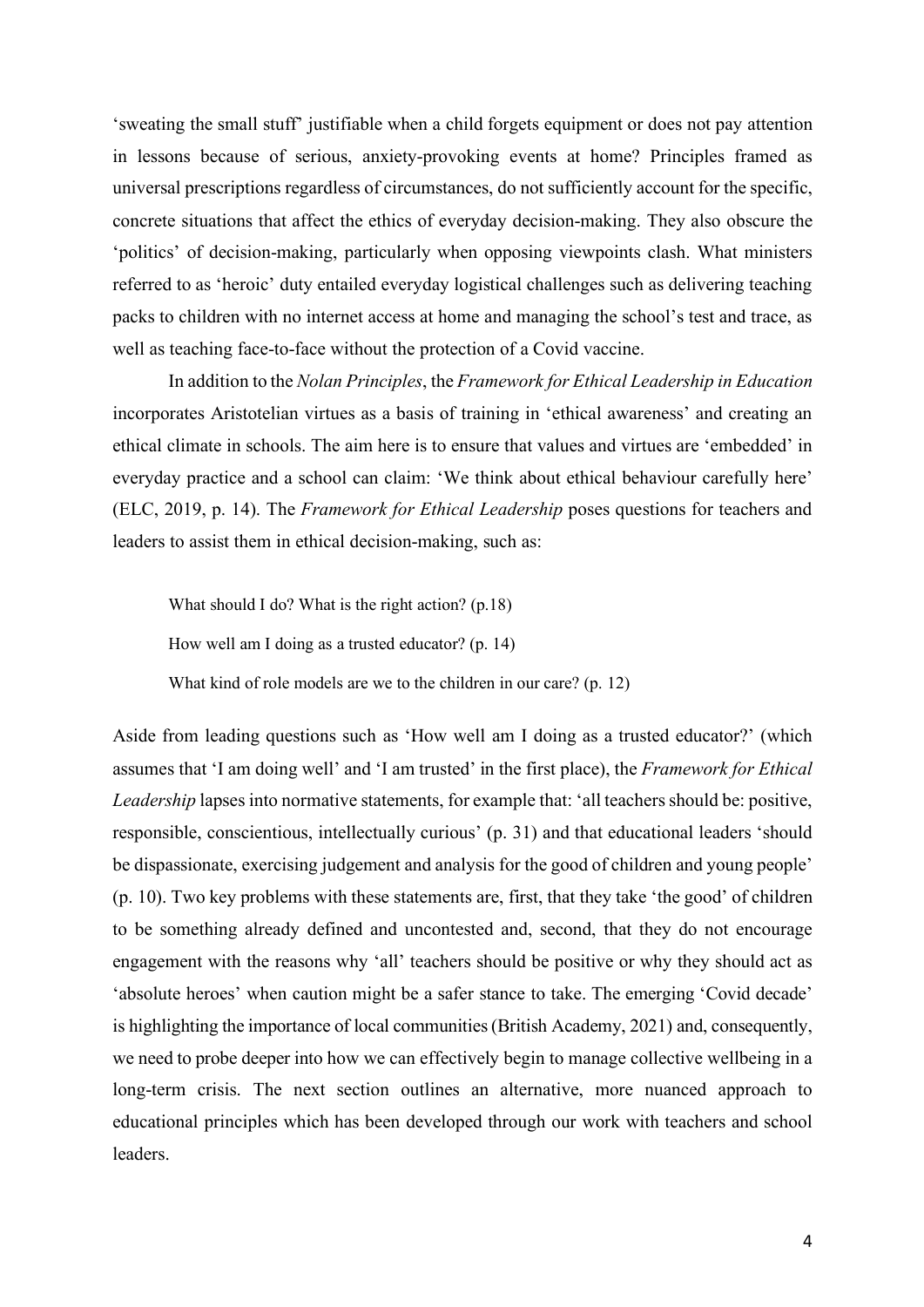#### **An alternative approach to educational principles**

Now, more than ever perhaps, each of us needs to be able to make our own judgement calls in complex and new circumstances. How we do we prepare ourselves to do that? How do we find a way to be fair and consistent? How can we give ourselves a basis for justifying our actions to ourselves, and to others if need be?

Having thought-through personal beliefs to which to turn when the moment calls can provide our own roadmap – the one we believe ourselves – by which to navigate. A personal roadmap will be different for each of us and we will not find it in any article or book on education in a library or staffroom. We will have to make it for ourselves. So instead of principles given to us by someone else, good though these may be in one way, we take the view that our professionalism, by which we mean our commitment to work for others and not ourselves, demands principles of a different nature.

A personal principle could be characterised as:

An understanding, or a view, about a fundamental aspect of professional activity that we can use to direct and shape our actions and behaviours, and which we are able to articulate and to defend with reasoned arguments.

A principle of that sort would have to be the result of us asking ourselves questions about what we think about the key matters that we deal with. The more fundamental the questions, the more helpful the answers. Of course, this is not a new idea, far from it. The Socratic method of asking oneself more and more refined questions to get to the bottom of what one believes has been around for a while and is frequently applied to educational thinking (Paul and Elder, 2019).

Looked at this way, there can be no definitive list of the aspects of professional activity that need to be thought through. That is for each of us to decide based on our own circumstances. What follows, however, are some questions - quite fundamental ones - about schools and about teachers and teaching which we have found useful when discussing educational principles with groups of teachers studying leadership and management at Master's level. Against each set of questions are the kinds of 'post-it note' responses that our Master's sessions on 'Principles' have generated (see Table 1). We have chosen seven areas ('domains'), as a contrast with the *Seven Principles of Public Life* (gov.uk, 1996). What follows will be seemingly naïve, but that is in some ways the point, and we make no apology for it.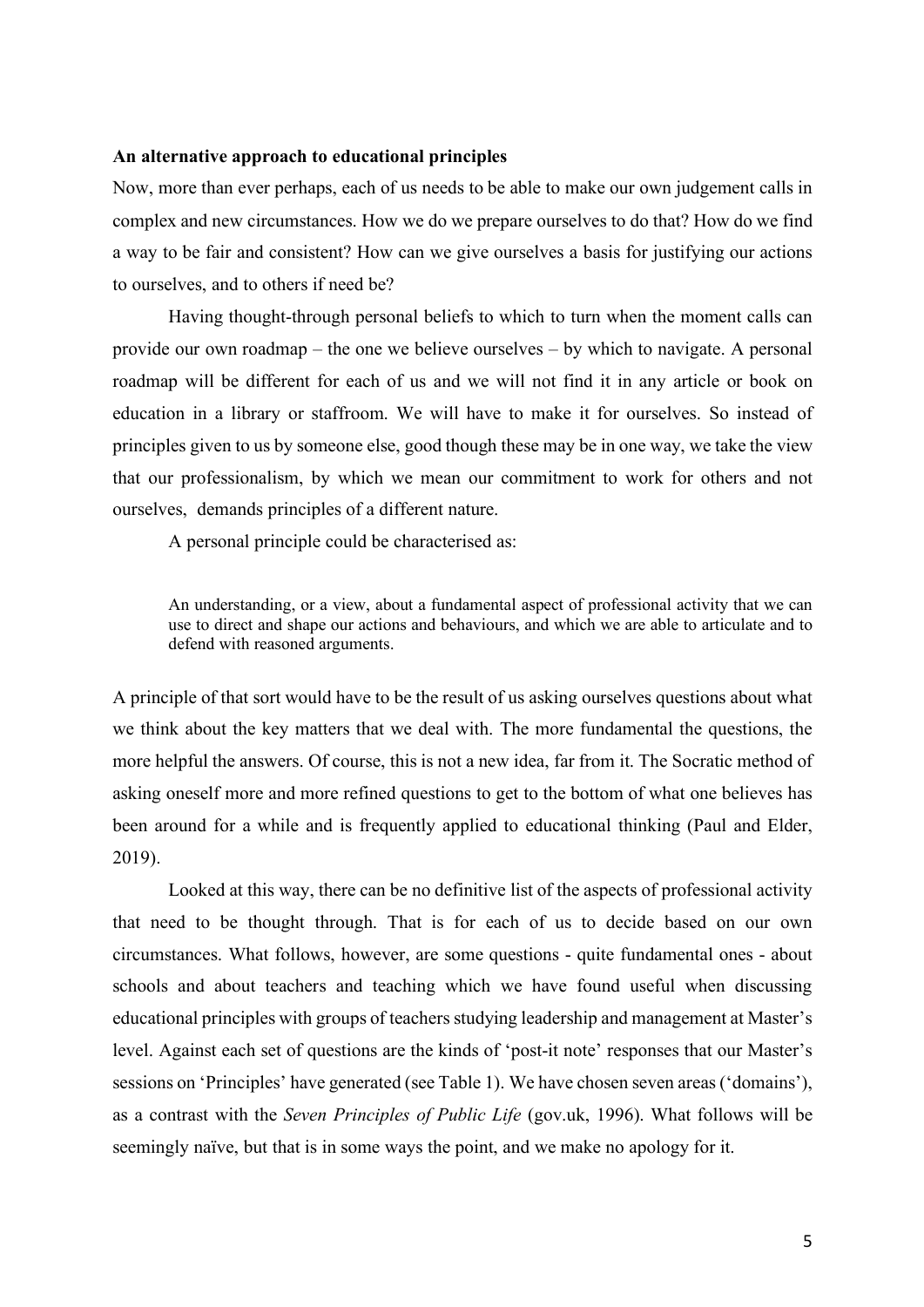|                         | Domain                                       | A range of responses                              |
|-------------------------|----------------------------------------------|---------------------------------------------------|
| $\mathbf{1}$            | What/who are we here for anyway?             | It's the kids, of course!                         |
|                         | Who are we working for, actually?            | The parents are the customers.                    |
|                         | Whose needs are of greatest importance in    | The school - or is it the Head, or the Governors? |
|                         | what we do?                                  |                                                   |
|                         | If we have to choose, whose interests should |                                                   |
|                         | come first?                                  |                                                   |
| $\overline{2}$          | What about us?                               | Transmitters of knowledge                         |
|                         | What's our remit?                            | Professionals who educate children                |
|                         | What's our purpose?                          | Child custodians                                  |
|                         | How do we see ourselves?                     | Parent substitutes                                |
|                         |                                              |                                                   |
| 3                       | What is this organization we work in?        | Schools are all separate from each other.         |
|                         | Who owns it?                                 | Schools are connected and form a collective       |
|                         | Who runs it?                                 | enterprise.                                       |
|                         | Who pays for it?                             | Schools compete - parents choose.                 |
|                         | What is its nature?                          | Parents compete - schools choose.                 |
|                         |                                              | State-funded schools are public property.         |
|                         |                                              | Schools are businesses using public money.        |
| $\overline{\mathbf{4}}$ | What is the process we are part of?          | Teaching is the business of teachers - teachers   |
|                         | How do we know what to do day-to-day?        | decide what and how.                              |
|                         |                                              | Teachers don't decide the curriculum. The         |
|                         |                                              | Government does.                                  |
|                         |                                              | Heads and Governors decide the curriculum.        |
|                         |                                              | Examining bodies decide the curriculum.           |
| 5                       | What are we seeking to do?                   | We work so the school is high in performance      |
|                         | How do we know if we succeed?                | tables.                                           |
|                         | Who has the right to decide?                 | We want a popular school.                         |
|                         |                                              | We aim for parental satisfaction.                 |
|                         |                                              | We want a successful Ofsted inspection.           |
|                         |                                              | We want happy children.                           |
|                         |                                              | We want children who love learning.               |
| 6                       | How do we get to these goals?                | Effective school leadership                       |
|                         | What kind of thinking and behaving gets us   | More money                                        |
|                         | there?                                       | Performance appraisal                             |
|                         | How does success happen?                     | Performance review and staff development          |
|                         |                                              | More accountability to stakeholders               |
|                         |                                              | Strong management                                 |
| 7                       | What internal rules do we follow?            | Just get through                                  |
|                         | What background thoughts guide our actions?  | Support colleagues and their thinking.            |
|                         |                                              | Have my own values and keep to them.              |
|                         |                                              | Act in line with the organisational culture.      |
|                         |                                              | Do what is good for my career.                    |

**Table 1** Seven domains underpinning personal principles

Each of us could think of different responses in each of these domains and further, or better, that is more useful for ourselves, areas of our professional life to clarify our beliefs about. What matters here is to go through the process to the point where we have a satisfactory - to ourselves - view so that we know what we believe and could justify it to others.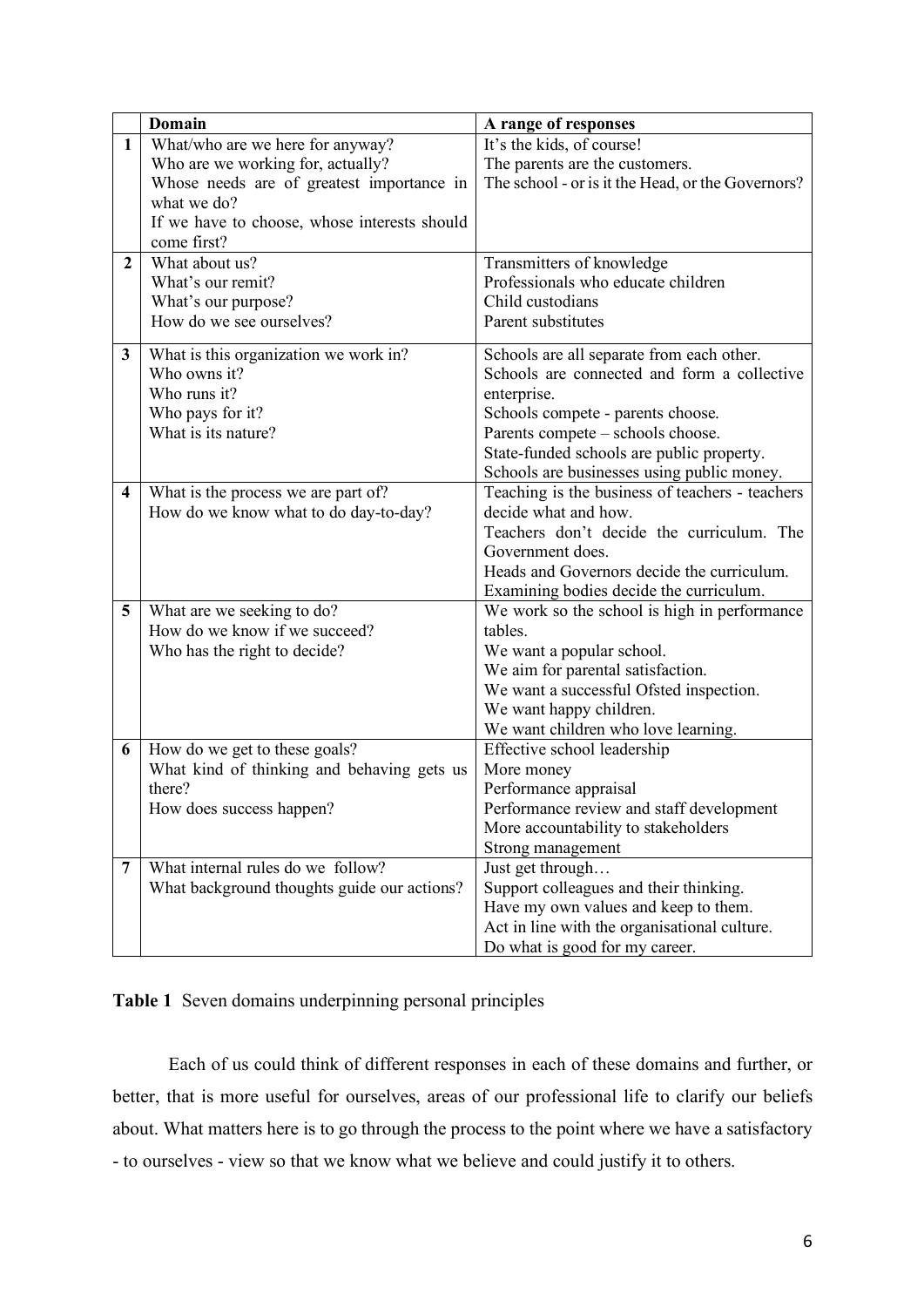Suppose we take the third domain, the one about schools. How do we think about schools in the current educational system? The responses we make to the kinds of questions we could ask ourselves have real, everyday implications for school leadership teams and school governors over, for example, matters such as the admission arrangements for the school (for own admission authority schools). Schools can, in practice, act more exclusively or more inclusively. And changing admission numbers might create a problem for the adequate supply of places. When taken with views over other fundamental matters, our responses in an area like school admissions have implications for matters such as exclusions, and the enthusiasm with which Fair Access Protocols are followed. Do we think effective practice should be shared between teachers in different schools, or are such matters trade secrets? That might depend on whether we see schools as competing or collaborating, and that depends in turn on the answers you might give yourself to questions in this domain. And so on for the other domains, or for different ones of someone else's devising. Gaining clarity gives us a basis for behaviours that can be articulated and defended if necessary. That is to say, it gives us personal principles.

#### **Conclusion**

The Covid-19 pandemic has turned the lives of children, teachers and school leaders upside down. Practices, routines and assumptions previously taken for granted now pose a myriad of new challenges, from the no-longer-obvious 'given' that schools remain open during term time and close for summer holidays, to the assumption that thinking about 'ethical behaviour carefully' (ELC 2019, p. 14) amounts to simply following the *Nolan Principles*. The predicted long-term impacts of the pandemic highlight the importance of local communities and public trust (British Academy, 2021). Public trust, in turn, relies on how we think about schools, both in relation to school admissions discussed above and in every aspect of the school working *as* a community, *in* the community. Navigating the unchartered territory of the 'Covid decade' calls for an educational recovery that is not just about 'catch up' in order to go back to 'normal'. Asking fundamental questions is likely to generate diverse, even contradictory, answers. But at times of crisis, a shared understanding of the collective good for a school and its community can emerge through open conversations that seek consensus through respect for a plurality of views rather than through the positional authority of individuals. Just as tackling the pandemic has required our collective effort, a school's decision-making under conditions where the consequences of decisions can only be known after the event, cannot be the domain of one 'solitary' individual (Arendt, 2005).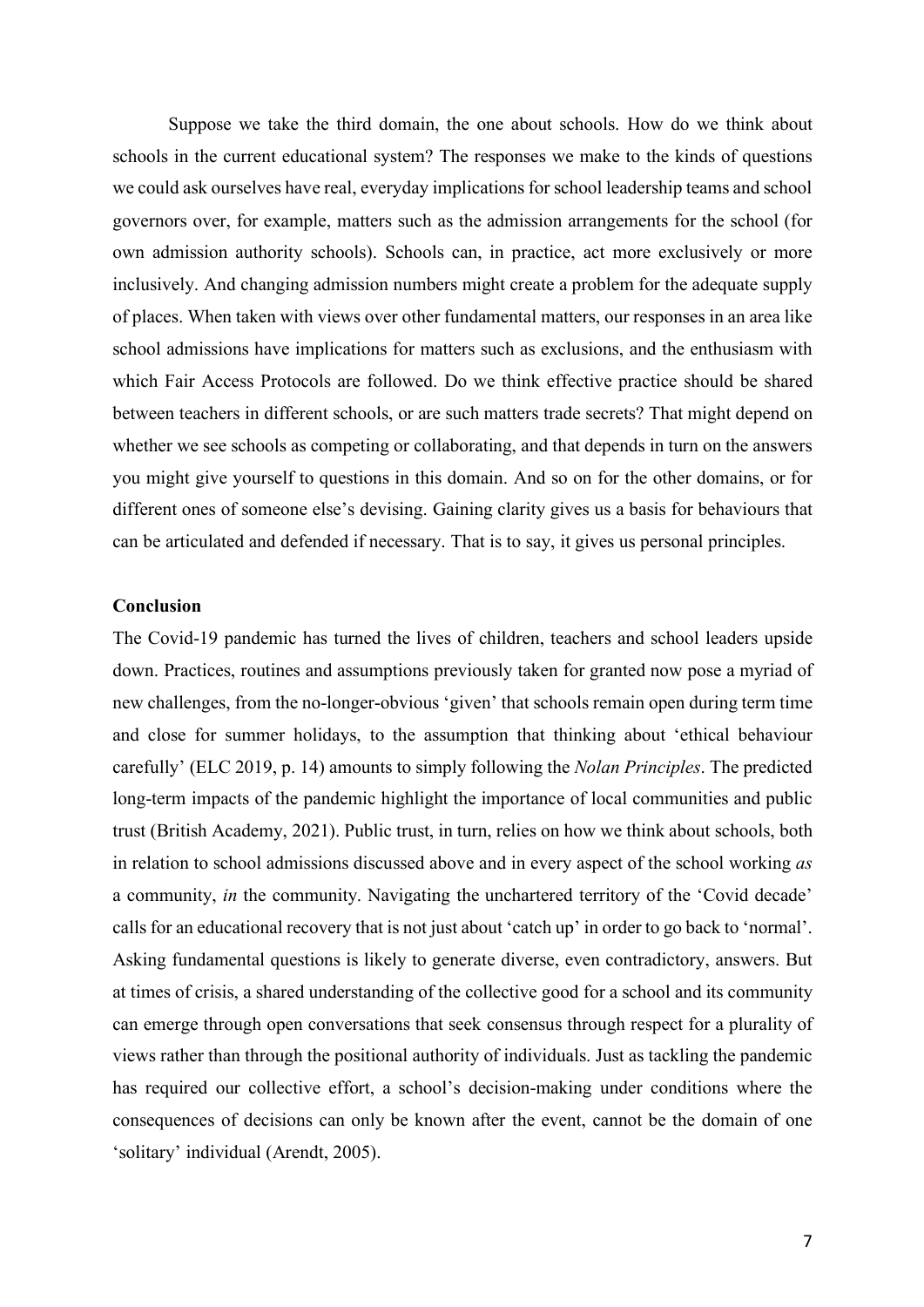Ultimately, the Covid-19 pandemic is reminding us all of our vulnerability. However, the recognition of our own vulnerability enables us to better understand the vulnerability of others. It is from such an understanding, which goes beyond appeals to 'heroic' duty or prescriptions for the 'virtuous' teacher or leader, that we can properly exercise our duty as educators. Therefore, what it means to care and to be trusted as 'servants of the public' (gov.uk, 1995) is about engaging with fundamental and complex questions that get to the heart of our personal educational principles.

#### **Biographical detail**

Agnieszka Bates has recently been appointed as Head of Taught Provision at Bath Spa University. Previously, she held the post of Associate Professor in Education at the University of East Anglia (UEA). Her most recent publication is a research monograph: 'Moral Emotions and Human Interdependence in Character Education' (Routledge, 2021). Correspondence address: a.bates@bathspa.ac.uk.

Bryan Slater is a former teacher, educational researcher and local government officer. His published works relate to the teaching of science. He has been a Visiting Fellow at the University of East Anglia since 1999 where he has taught leadership and management to Master's students following his retirement in 2005 as Director of Education for Norfolk. As a management consultant he has worked as an interim senior manager in Children's Services departments in a number of Local Authorities.

#### **References**

- Adams, R. (2021) Work pressure in Covid lockdown was shattering, say teachers, The Guardian (3 April). https://www.theguardian.com/education/2021/apr/03/work-pressure-in-covid-lockdownwas-shattering-say-teachers
- Arendt, H. (2005) *The Life of the Mind.* New York: Harcourt.
- British Academy (2021) *The COVID Decade: Understanding the long-term societal impacts of the pandemic COVID-19*. London: The British Academy.
- ELC (2019) *Framework for Ethical Leadership in Education. https://www.ascl.org.uk/ASCL/media/ASCL/Our%20view/Campaigns/Framework-for-Ethical-Leadership-in-Education.pdf*
- Ferguson, D. (2020) Coronavirus: minister threatens headteacher over pre-Christmas online lessons, *The Guardian* (12 December). https://www.theguardian.com/education/2020/dec/12/ministerthreatens-school-heads-over-pre-christmas-online-lessons
- gov.uk (1995) *The Seven Principles of Public Life*. https://www.gov.uk/government/publications/the-7-principles-of-public-life/the-7-principles-of-public-life--2

gov.uk (2021a) *New education recovery package for children and young people.*  https://www.gov.uk/government/news/new-education-recovery-package-for-children-and-youngpeople